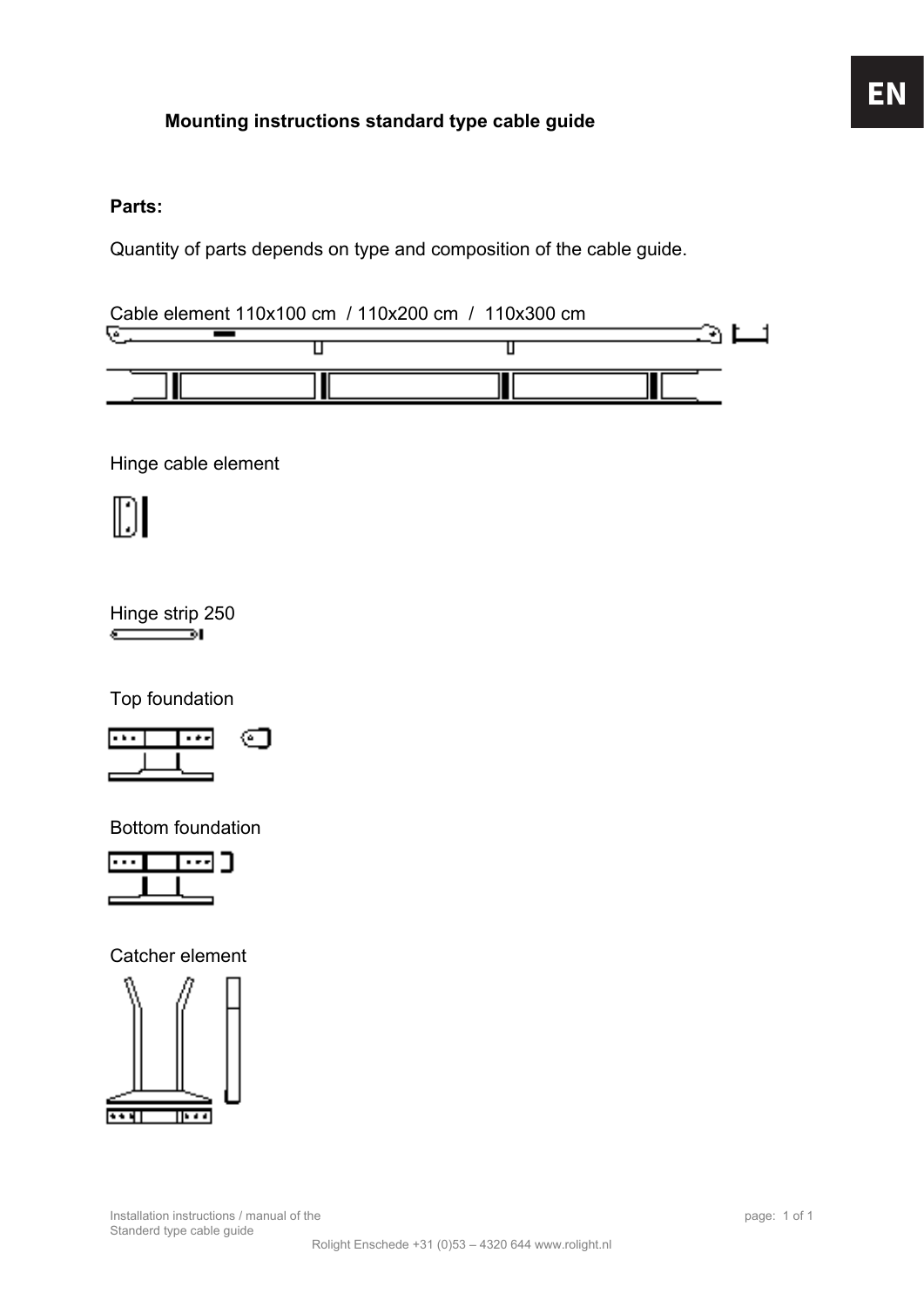**Girder system:**



Installation instructions / manual of the page: 2 of 2 Standerd type cable guide

drawing 1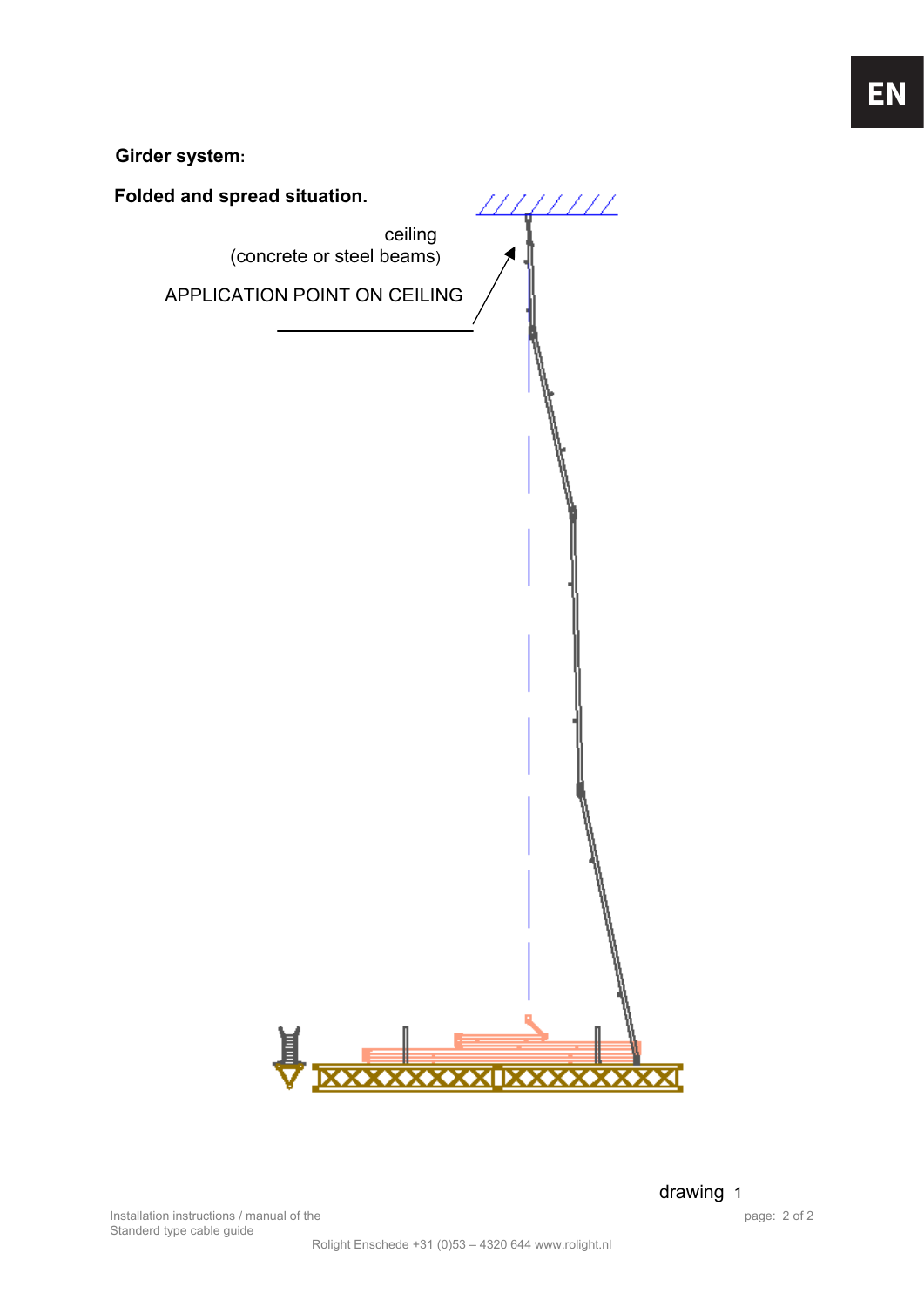#### **Installation of the cable guide on the truss:**



- 1. Put the triangular truss (30 or 40 cm) on the floor with the point pointing downwards. Put the catcher elements (A) on the truss. (Do not yet fix them.)
- 2: Put the cable guide on the truss in such a way that the top of the foundation (point B)



3: locate the midway underneath the application point on the ceiling. See drawing 1

#### **Attention: 45° Angle.**

4: Fix the hinged element (C) by means of the supplied clips (or half couplers) on the truss.



5: Position the catcher elements (A) on the girders of the truss and fix these with the supplied clip (or half coupler).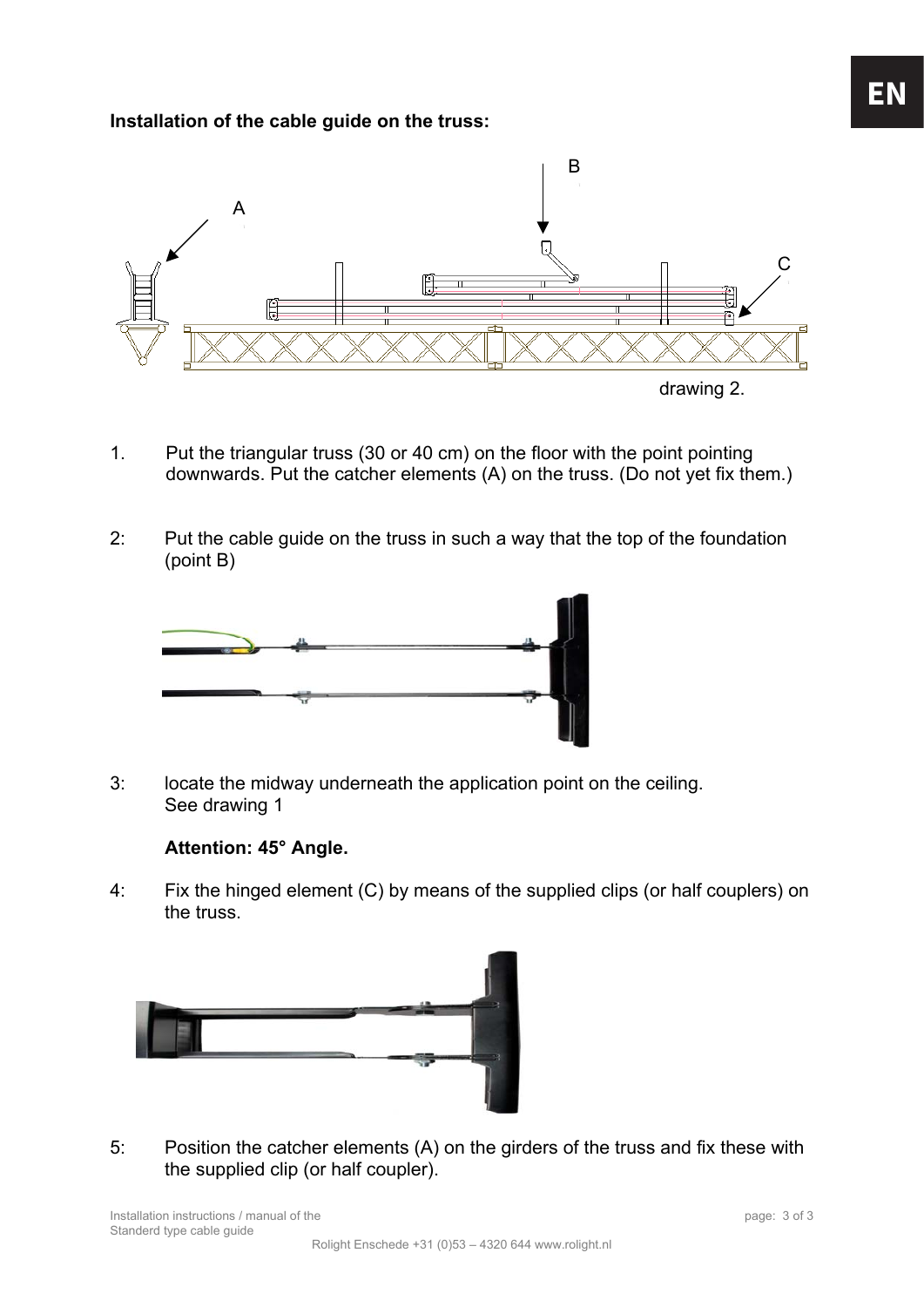### \***attention:**

The position of the hinge strip is very important. Take care that the top of the foundation ALWAYS points in the direction of the hinge underneath. The angle that is now created should be approx. 45 degrees.







#### **Foundation of cable guide on the ceiling:**

Attention: Before proceeding with the following steps, the truss must be hoisted in its uppermost position.

Attention: The truss is now top-heavy. Take care that it does not topple over during hoisting.

When the truss has been hoisted in its uppermost position, there may still be room between the hinge and the ceiling.

Lift the hinge in the direction of the ceiling. This makes the short ladder segments open themselves. This is no problem. Take care, however, that the angle of the hinge strip remains 45° with the horizon..



The hinge is provided with 6 mounting holes ( 2 for M10 and 4 for M8 bolts)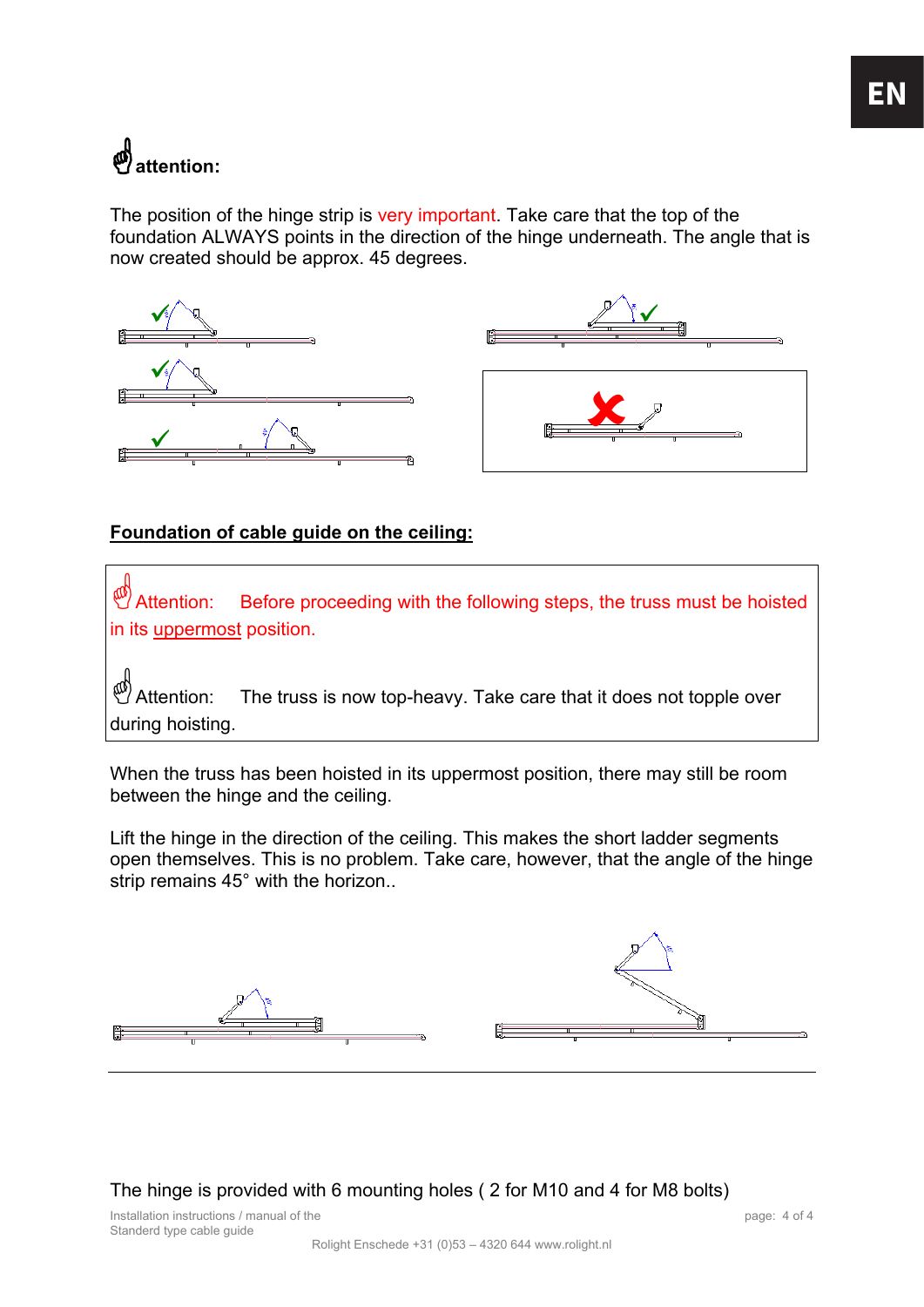Mount the hinge part to the ceiling with M10 or M8 bolts.

Make sure that the ceiling can resist a weight of at least 250 kg.

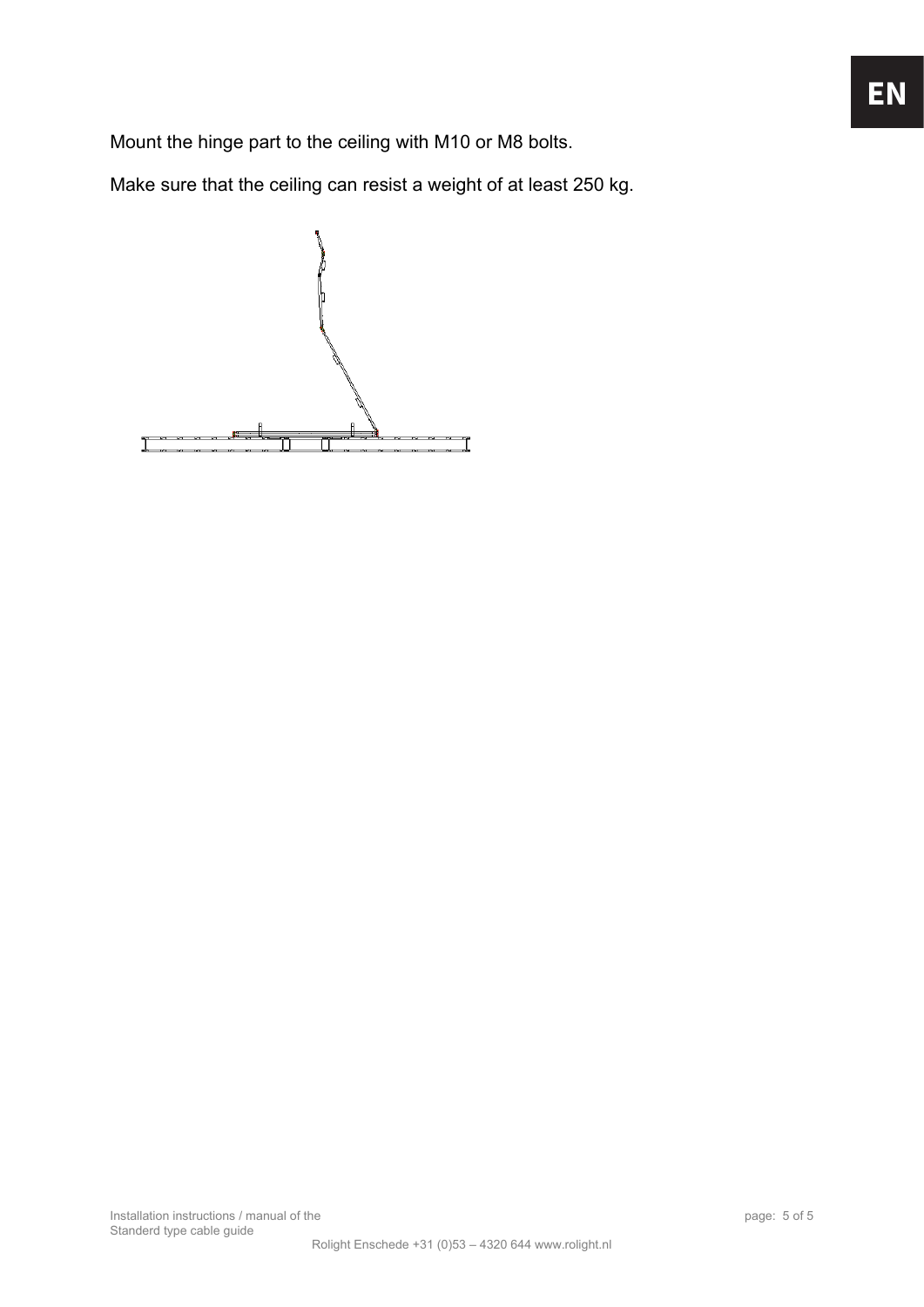#### **Maintenance and periodical checks:**

of the standard type cable guide system.

#### **Maintenance and periodical checks may only be carried out by competent personnel.**

#### **General:**

The hinge points are provided with ball bearings in order to limit wear to a minimum. This will also limit the wear of the hinge bolts to a minimum. The bolts must be able to slightly move in the hinges; they may never be tightened too much!

All bolts used for the cable guide system are self-locking.

#### **Definitions:**

Periodical checks:

Periodical checks should be done at least every 6 months or after 200 hoisting / lowering movements of the system.

Maintenance:

Maintenance should be done once a year Maintenance consists of the necessary periodical checks and the lubrification of the system

#### **Periodical check:**

Hinges:

.

1: Check whether all hinge bolts are still in their correct position. Make sure that at least  $3 - 4$  mm thread length sticks out of the nuts.

When you find a nut with a thread length shorter than  $3 - 2$  mm, tighten this nut and immediately advise the supplier.

Make sure that you NEVER tighten the bolt-nut too much. The bolt-nut should always be able to rotate freely. Check whether the bolt-nut can be rotated easily with a key.

#### Cables:

Check the cables for wear.

Check whether they do not show any strange forms at their surface which might indicate internal distorsion or something similar.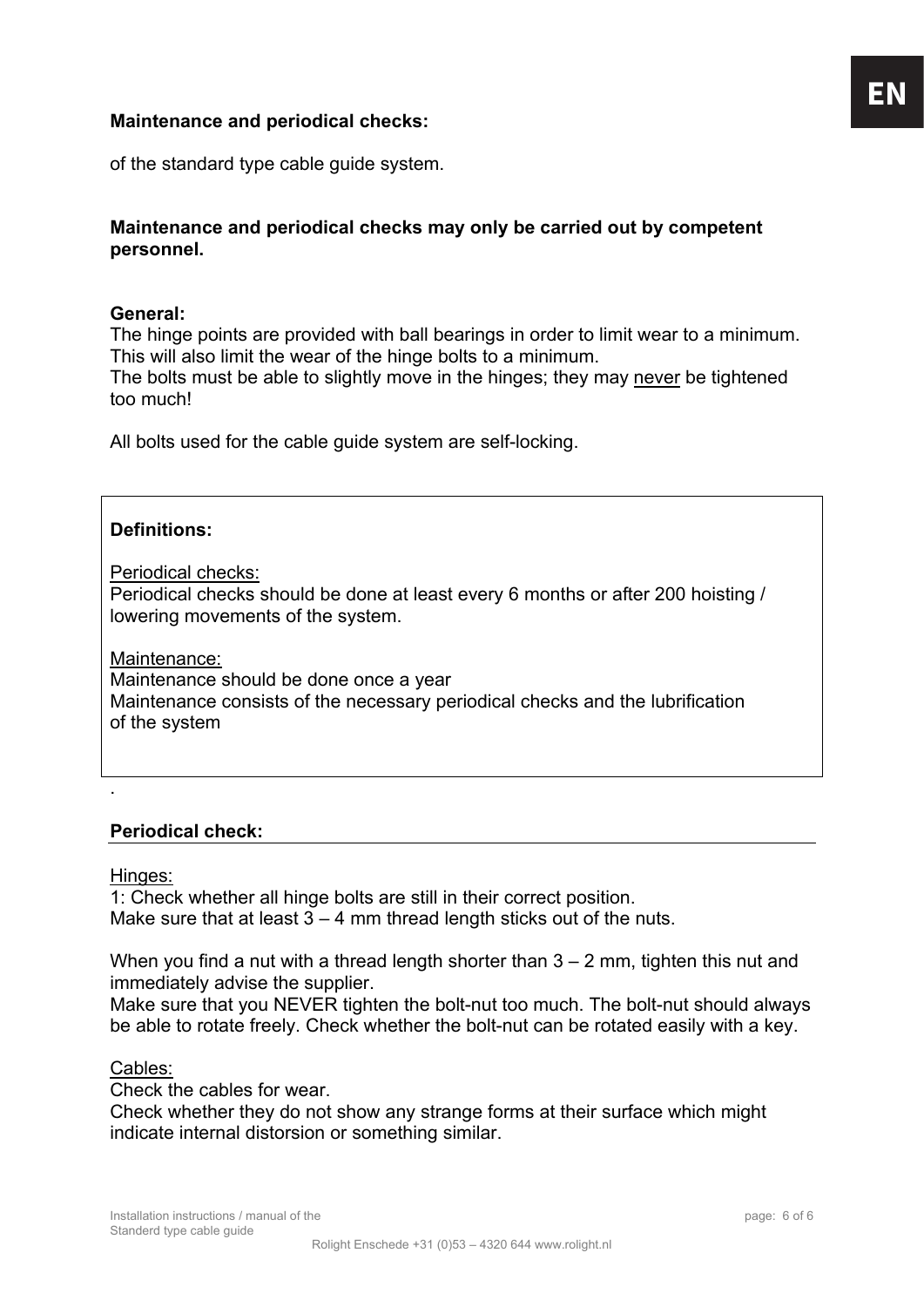#### Situations that require immediate intervention by the supplier:

- Deformation / distortion of one or more of the metal parts of the cable guide.
- Loose nuts.
- Kabels die tijdens gebruik strak(-getrokken) komen te staan.
- Grit of cables and/or metal parts in/on the construction.

Situations that require the immediate "shut-down" of the system:

- The missing of one or more nuts and/or bolts of the system.
- A distinct presence of wear grit around or close to one of the hinges.
- Worn cables. Strong deformation/distortion of one of the metal parts..

#### **Maintenance:**

1: See all points under "periodical checks".

2: Lubrification:



The hinges are moving metal parts with a small space in between.

These may be blown clean during the periodical maintenance.

It is also recommended to spray a lubricating substance like silicon spray or graphite

Please inform your supplier immediately about any defect in the cable guide system.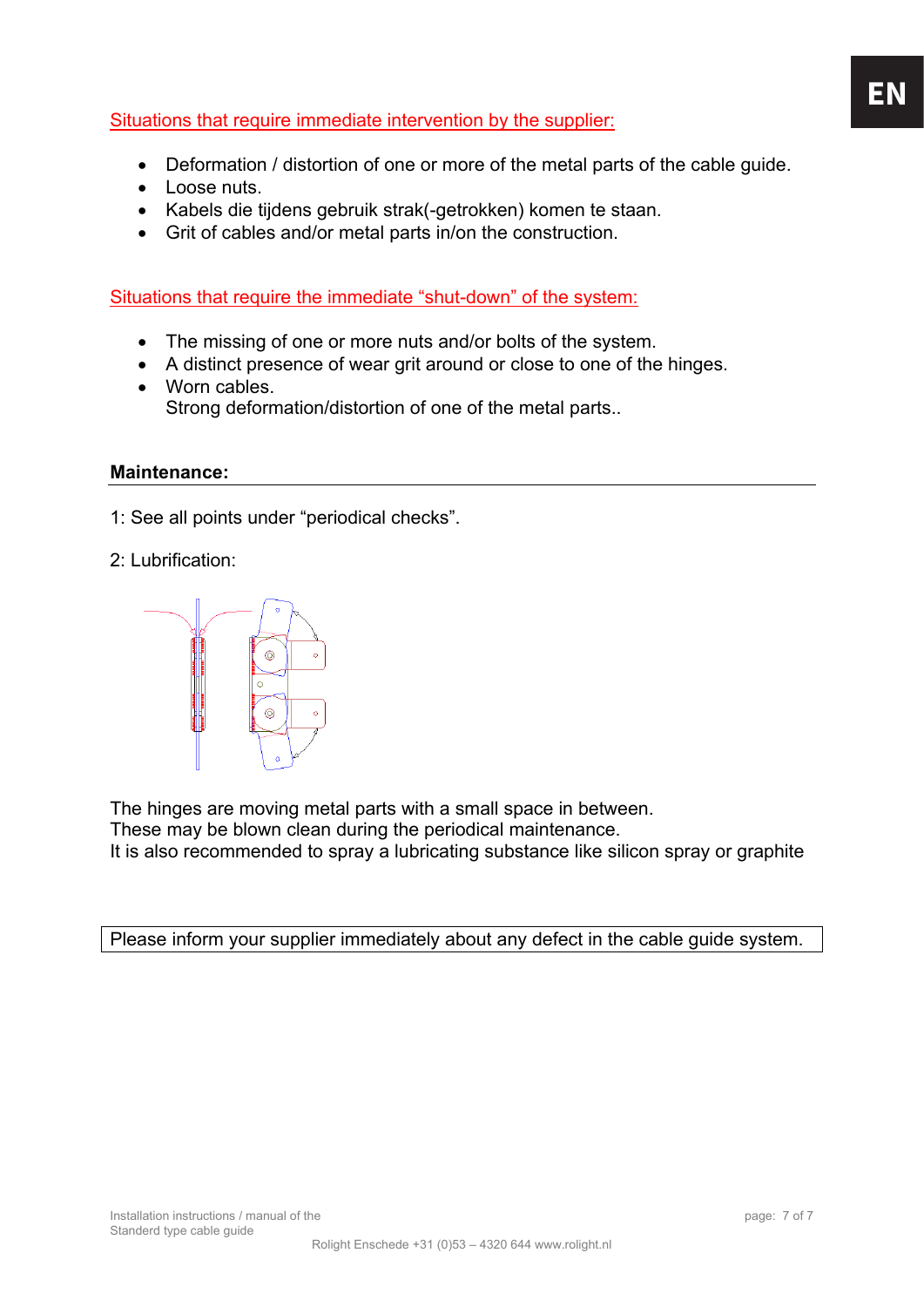#### **Montagehandleiding kabelgeleiding type standaard**

#### **Benaming onderdelen:**

Aantallen onderdelen afhankelijk van type en samenstelling kabelgeleiding.

Kabelelement 110x100 cm / 110x200 cm / 110x300 cm



Scharnier kabelelement

M

Scharnierstrip 250  $\sqrt{2}$ 

Fundatie bovenzijde



Fundatie benedenzijde



vangarm

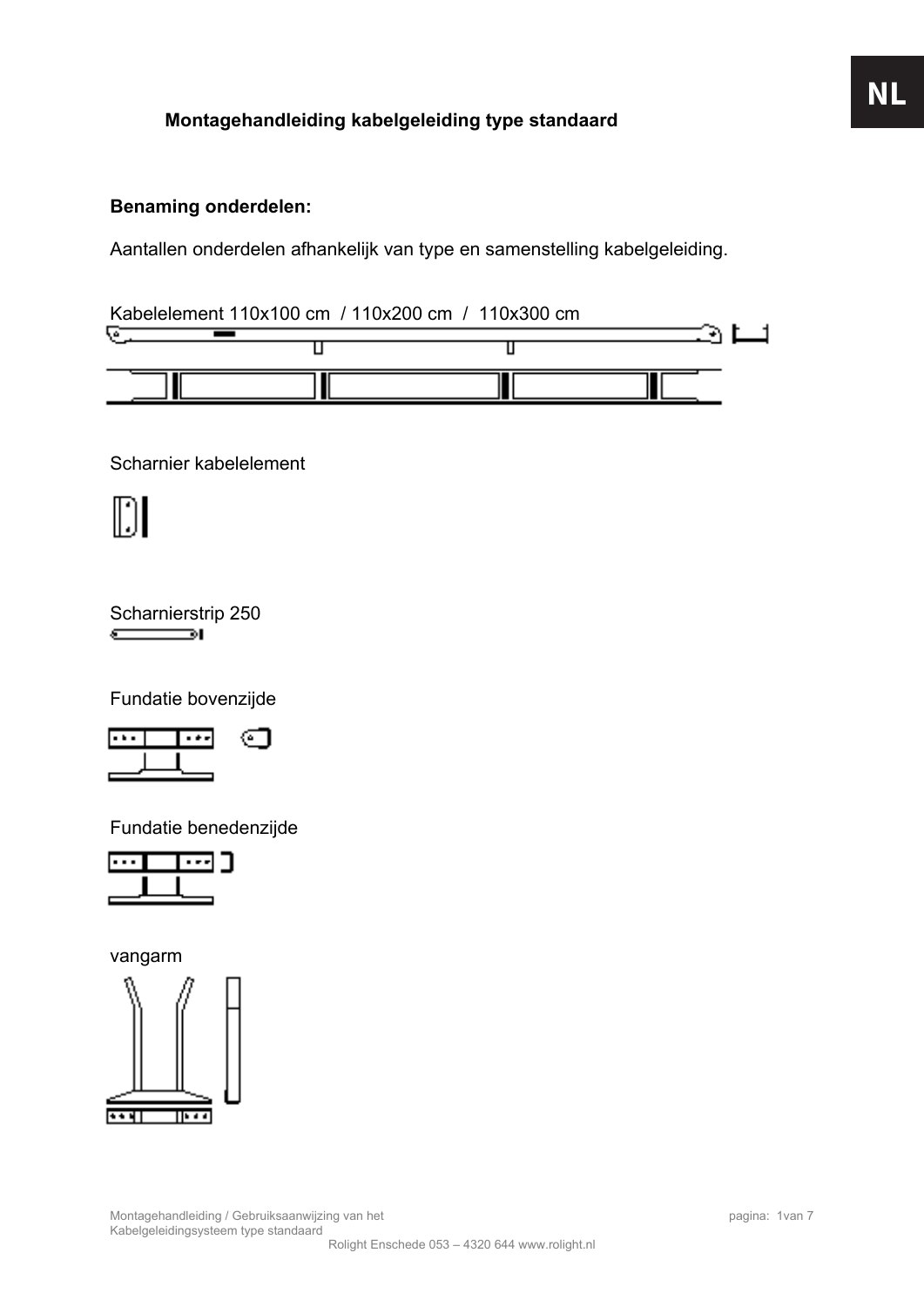**Liggersysteem:** 

 **ingeklapte en uitgerekte situatie.**   $\mathcal{U}$ ///// plafond ( beton of stalen balken) PLAFOND AANGRIJPPUNT

Tekening 1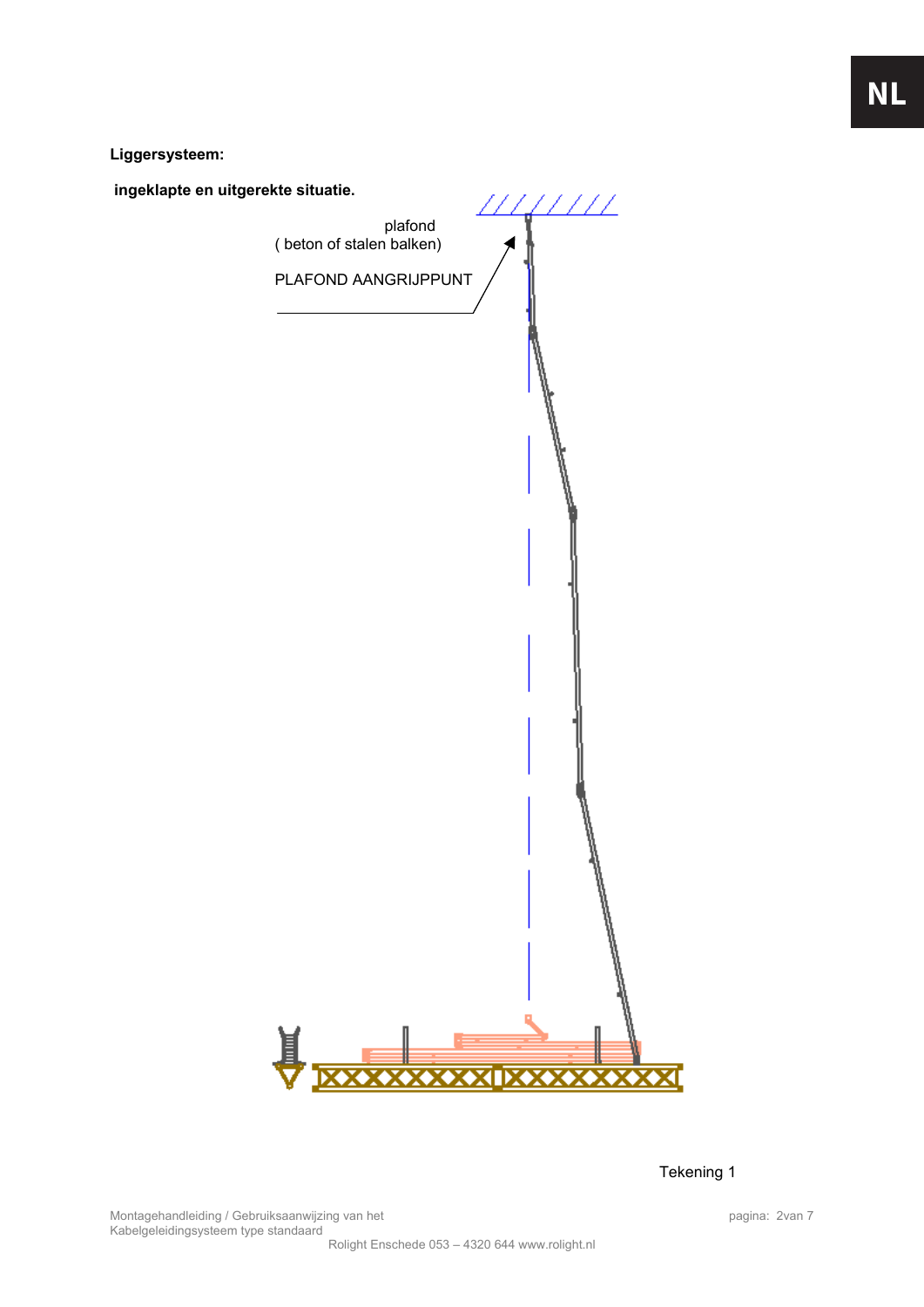#### **Plaatsen van kabelgeleiding op de truss:**



- 1: Leg de driehoektruss (30 of 40 cm) op de vloer met de punt naar beneden. Plaats de vangarmen (A) op de truss. (Zet deze nog niet vast.)
- 2: Monteer het funderingsdeel bovenzijde (B)



3: Plaats de kabelgeleiding zodanig op de truss dat de fundatie bovenzijde (punt B) zich midden onder het plafond-aangrijppunt van bevindt. Zie tekening 1.

#### **Let op: De hoek van 45 graden**

4: Veranker het scharnierdeel (C) met de bijgeleverde draadbeugels, of halfcouplers, aan de truss vast.

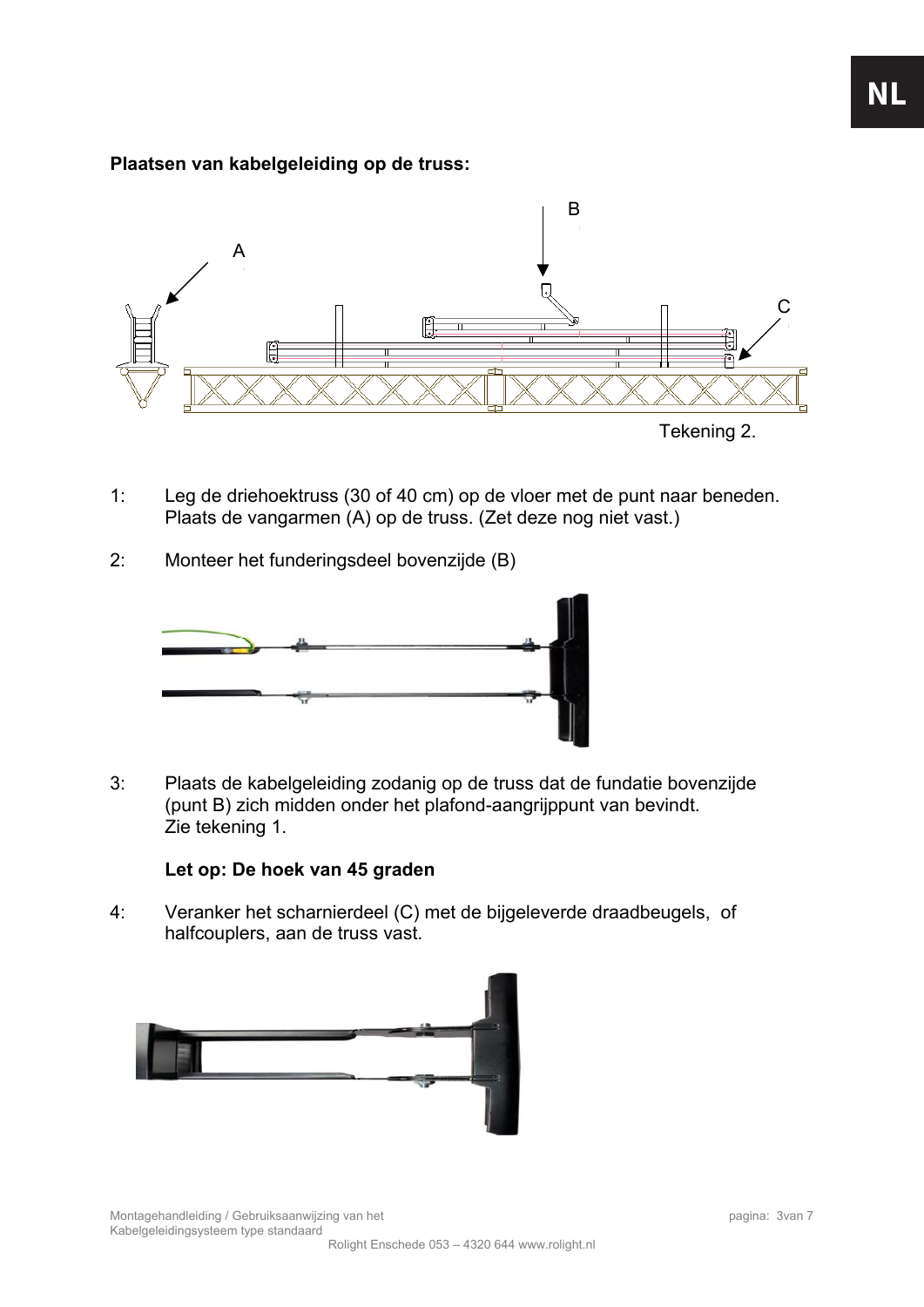5: Positioneer de vangarmen (A) definitief op de liggers van de truss en zet deze nu vast met de bijgeleverde draadbeugel. Bevestiging met een halfcoupler is ook mogelijk.

# \***let op:**

De positie van de scharnierstrip is zeer belangrijk. Let op dat de fundatie bovenzijde ALTIJD gericht is in de richting van het daar onderliggende scharnier. De hoek die nu ontstaat dient ca. 45 graden te zijn.

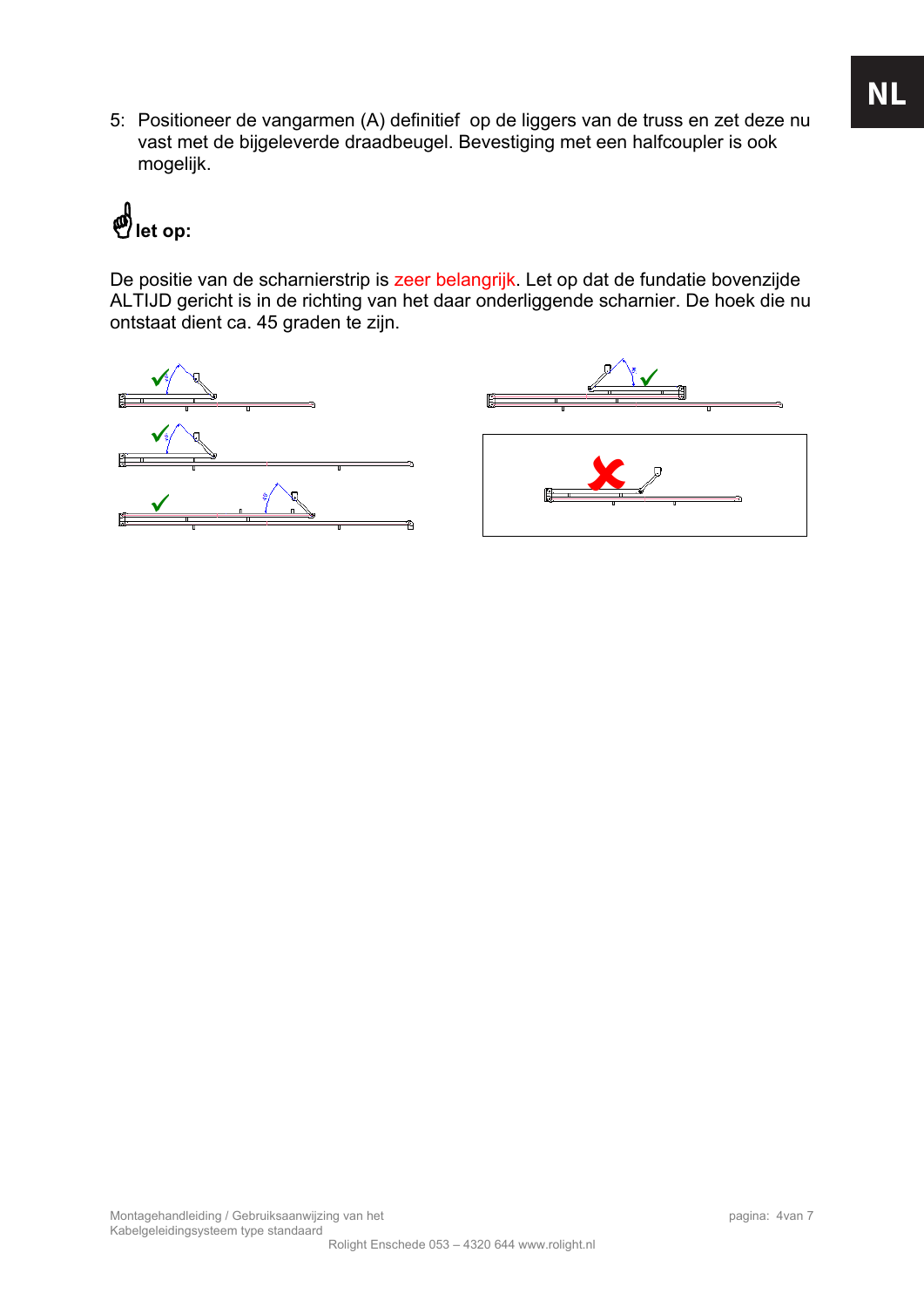Funderen van kabelgeleiding aan plafondzijde:

### $\overset{\text{\tiny{(1)}}}{\rightarrow}$  let op:

Voordat de volgende stappen mogen worden uitgevoerd dient de truss in de bovenste positie gehesen te worden.

let op: De truss is nu topzwaar. Zorg dat deze niet kan omkantelen tijdens het hijsen.

Als de truss in de bovenste positie is gehesen kan er nog ruimte zijn tussen scharnier en plafond.

Til het scharnier op richting plafond. De korte laddersegmenten openen zich hierdoor. Dit is geen bezwaar. Let wel op dat de hoek van de scharnierstrip ca 45 graden blijft t.o.v. de horizon.



Het scharnier is voorzien van 6 montagegaten. ( 2 x voor M10 en 4 x voor M8 bouten)

Monteer het scharnierdeel vast aan het plafond met M10 of M8 bouten.

Zorg ervoor dat de ophanging aan het plafond een gewicht van ten minste 250 kg kan weerstaan.

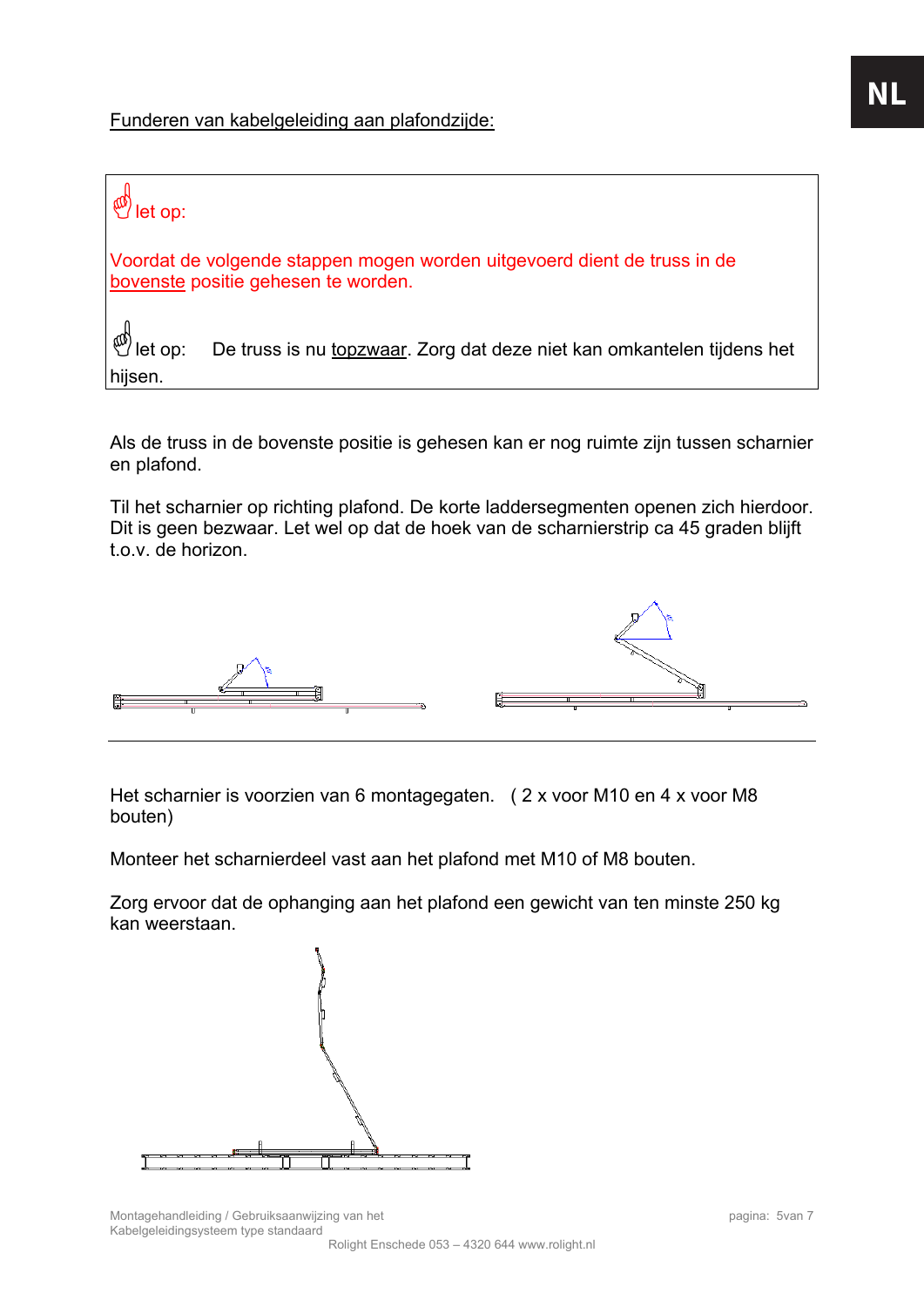#### **Onderhoud en periodieke controle:**

Behorende bij: kabelgeleidingssysteem type standaard.

#### **Onderhoud / controle uitsluitend uit te voeren door een voldoend onderricht persoon.**

#### **Algemeen:**

De scharnierpunten zijn voorzien van kogellagers om slijtage tot een minimum te beperken.

Slijtage van de scharnierbouten wordt hiermee tevens tot een minimum beperkt. De bouten moeten net vrij kunnen bewegen in de scharnieren. ( Ze mogen nooit strak worden aangedraaid)

Alle gebruikte moeren van het kabelgeleidingssysteem zijn zelfborgend.

#### **Definities:**

Periodieke controles:

Een periodieke controle dient plaats te vinden minimaal elke 6 maanden of na 200 hijs / daalbewegingen van het systeem.

Onderhoud:

Eens per jaar dient onderhoud plaats te vinden aan de installatie. Onder onderhoud wordt verstaan: Het uitvoeren van periodieke controle en het verzorgen van smering.

#### **Periodieke controle:**

Scharnieren:

1: Controleer of alle scharnierbouten nog goed gemonteerd zijn. Let op of er nog voldoende draadlengte uit de moeren steekt. Deze lengte moet ten minste  $3 - 4$  mm zijn.

Zodra er een moer gevonden wordt waarbij de draadlengte korter is dan 3 – 4 mm, deze moer aandraaien. Waarschuw daarna direct de leverancier.

Zorg ervoor dat de bout-moer NIMMER strak wordt aangedraaid. De bout moer moet altijd " vrij" kunnen draaien. Controleer of de bout-moer met een sleutel makkelijk is rond te draaien.